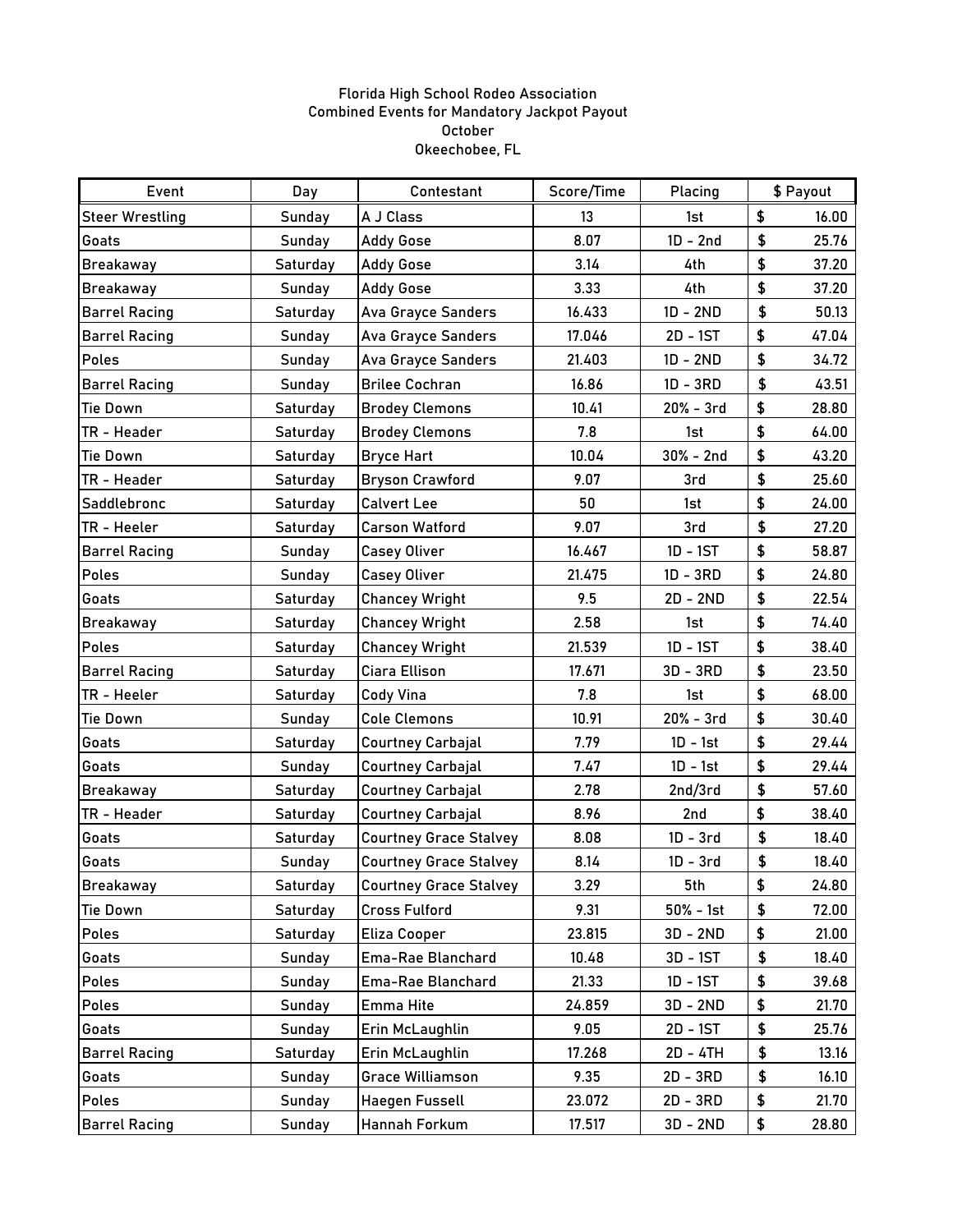| TR - Heeler          | Sunday        | Jaggar White               | 9.32   | 2nd         | \$                         | 40.80 |
|----------------------|---------------|----------------------------|--------|-------------|----------------------------|-------|
| Goats                | Saturday      | <b>Jalee Wilcox</b>        | 11.49  | $3D - 2ND$  | $\boldsymbol{\mathsf{\$}}$ | 16.10 |
| <b>Barrel Racing</b> | Saturday      | <b>Jalee Wilcox</b>        | 16.907 | 2D - 1ST    | \$                         | 46.06 |
| <b>Barrel Racing</b> | Sunday        | <b>Jalee Wilcox</b>        | 17.145 | 2D - 3RD    | \$                         | 33.60 |
| <b>Barrel Racing</b> | Sunday        | Jordan Wright              | 17.539 | 3D - 4TH    | \$                         | 9.60  |
| Goats                | Saturday      | <b>Kaelin Hegarty</b>      | 9.56   | 2D - 3RD    | \$                         | 16.10 |
| <b>Barrel Racing</b> | Sunday        | <b>Kaleigh Becton</b>      | 17.51  | 3D - 1ST    | \$                         | 33.60 |
| <b>Barrel Racing</b> | Saturday      | Kali Holt                  | 17.089 | $2D - 2ND$  | \$                         | 39.48 |
| Poles                | Saturday      | Kali Holt                  | 24.946 | 3D - 3RD    | \$                         | 15.00 |
| <b>Barrel Racing</b> | Saturday      | Kay Redman                 | 17.513 | 3D - 1ST    | \$                         | 32.90 |
| Goats                | Saturday      | <b>Kaydence Tindall</b>    | 7.8    | $1D - 2nd$  | \$                         | 25.76 |
| <b>Breakaway</b>     | Saturday      | Kaydence Tindall           | 2.78   | 2nd/3rd     | \$                         | 57.60 |
| <b>Breakaway</b>     | <b>Sunday</b> | <b>Kaydence Tindall</b>    | 2.44   | 2nd         | \$                         | 62.00 |
| <b>Barrel Racing</b> | Saturday      | Kaylee Croyle              | 17.686 | 3D - 4TH    | \$                         | 9.40  |
| <b>Poles</b>         | Saturday      | Kaylee Lynn                | 23.706 | 3D - 1ST    | \$                         | 24.00 |
| Goats                | Sunday        | <b>Kylie Perra</b>         | 10.61  | 3D - 3RD    | \$                         | 11.50 |
| <b>Barrel Racing</b> | Saturday      | <b>Kylie Perra</b>         | 17.13  | 2D - 3RD    | \$                         | 32.90 |
| <b>Poles</b>         | Saturday      | <b>Kylie Perra</b>         | 22.849 | $2D - 1ST$  | \$                         | 33.60 |
| <b>Breakaway</b>     | Sunday        | <b>Lacey Nail</b>          | 1.86   | 1st         | \$                         | 74.40 |
| TR - Header          | Sunday        | Lacey Nail                 | 9.53   | 2nd         | \$                         | 38.40 |
| <b>Poles</b>         | Sunday        | <b>Lakin Beaty</b>         | 25.508 | 3D - 3RD    | \$                         | 15.50 |
| <b>Barrel Racing</b> | <b>Sunday</b> | Leah Addison               | 17.135 | $2D - 2ND$  | \$                         | 40.32 |
| Goats                | Saturday      | Lexi Woods                 | 11.05  | 3D - 1ST    | \$                         | 18.40 |
| Poles                | Saturday      | Lexi Woods                 | 22.878 | $2D - 2ND$  | \$                         | 29.40 |
| <b>Poles</b>         | Sunday        | Lexi Woods                 | 22.704 | $2D - 1ST$  | \$                         | 34.72 |
| <b>Barrel Racing</b> | Sunday        | Lili Lefebure              | 17.52  | 3D - 3RD    | \$                         | 24.00 |
| Goats                | Saturday      | <b>Madison McClelland</b>  | 9.46   | $2D - 1ST$  | \$                         | 25.76 |
| <b>Barrel Racing</b> | Saturday      | <b>McLayne Roebuck</b>     | 16.38  | 1D - 1ST    | \$                         | 57.65 |
| Poles                | Saturday      | <b>McLayne Roebuck</b>     | 23.254 | 2D - 3RD    | \$                         | 21.00 |
| <b>Poles</b>         | Sunday        | <b>McLayne Roebuck</b>     | 24.518 | 3D - 1ST    | \$                         | 24.80 |
| Goats                | Saturday      | <b>Michelle Barnes</b>     | 12.58  | 3D - 3RD    | \$                         | 11.50 |
| Goats                | Sunday        | <b>Michelle Barnes</b>     | 10.57  | 3D - 2ND    | \$                         | 16.10 |
| <b>Barrel Racing</b> | Saturday      | <b>Morgan Barnes</b>       | 17.637 | $3D - 2ND$  | \$                         | 28.20 |
| Poles                | Sunday        | <b>Morgan Barnes</b>       | 22.884 | 2D - 2ND    | \$                         | 30.38 |
| <b>Bull Riding</b>   | Saturday      | <b>No Qualified Ride</b>   |        |             | \$                         |       |
| <b>Bull Riding</b>   | Sunday        | <b>No Qualified Ride</b>   |        |             | \$                         | Ξ.    |
| Saddlebronc          | Sunday        | <b>No Qualtified Rides</b> |        |             | \$                         | Ξ.    |
| TR - Header          | Sunday        | <b>Owen Clemons</b>        | 13.89  | 3rd         | \$                         | 25.60 |
| TR - Heeler          | Sunday        | <b>Peanut Rouse</b>        | 8.73   | 1st         | \$                         | 68.00 |
| <b>Barrel Racing</b> | Sunday        | <b>Roxy Waring</b>         | 17.197 | 2D - 4TH    | \$                         | 13.44 |
| Poles                | Saturday      | Ryla Bryant                | 21.633 | 1D - 2ND    | \$                         | 33.60 |
| Poles                | Saturday      | <b>Sabra Manning</b>       | 22.009 | 1D - 3RD    | \$                         | 24.00 |
| <b>Tie Down</b>      | Sunday        | <b>Samuel Mack</b>         | 10.33  | $30% - 2nd$ | \$                         | 45.60 |
| TR - Heeler          | Saturday      | <b>Samuel Mack</b>         | 8.96   | 2nd         | \$                         | 40.80 |